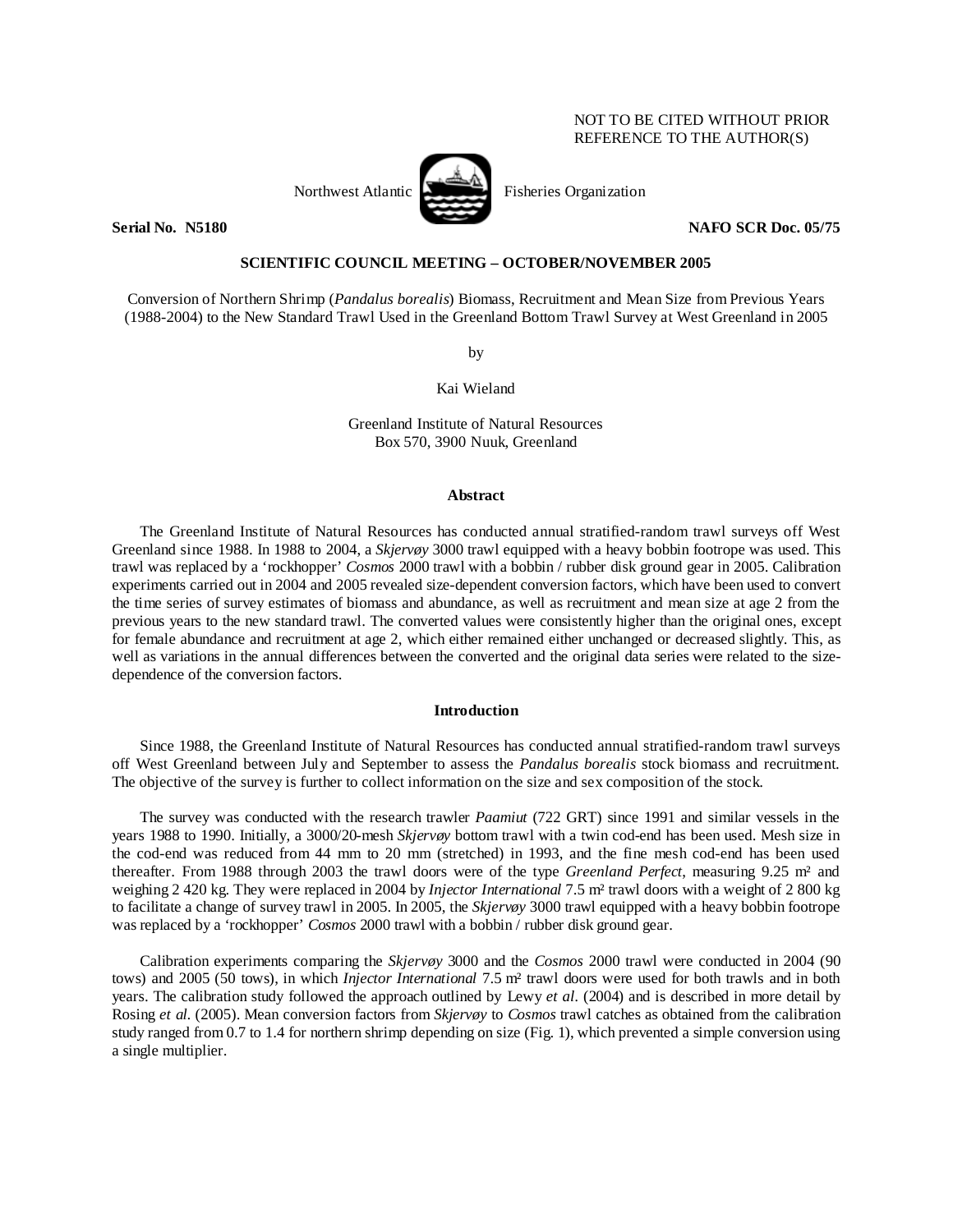2

This document provides a description on the conversion of survey estimates of total biomass and its relative standard error, fishable biomass, abundance of males and females as well as recruitment and mean length at age 2, and compares the converted time series with the original ones.

### **Material and Methods**

In a first step, the original length frequency distributions from each station of the 17 years of the survey time series (1988 to 2004) were converted from the *Skjervøy* 3000 to the *Cosmos* 2000 trawl standard using the conversion factors shown in Fig. 1. Subsequently, converted catches (in weight) by station were computed using length-weight relationships for the respective years or periods as listed in Wieland and Bergström (2005). In some years, however, valid length frequencies were not available for all tows, which reduced the number of stations included in the analysis by about 3 observations per year on average.

The converted catches replaced the original ones and total biomass by survey region or for the entire survey area and its relative standard error were then calculated using the nominal swept area of each tow. The year-specific trawl parameters for the swept area estimation were taken from Wieland and Bergström (2005), which includes a few corrections of erroneous values used in previous analyses.

The converted length frequencies were further used to calculate annual indices of abundance of males and females as well as fishable biomass (all individuals ≥17 mm carapace length) aggregated for the entire survey area. Modal analysis (MacDonald and Pitcher, 1979) for the determination of the abundance of recruits and its mean length at age 2 was redone with the converted data using the previous estimates (Wieland, 2004) as initial parameters in the analysis with the MIX software (MacDonald and Green, 1988).

#### **Results and Discussion**

Converted and original estimates of total biomass and its relative standard error, fishable biomass, abundance of males and females are shown in Fig. 2 to 5. The difference in total biomass between the converted and the original values amounted 4 % on average and was most pronounced in 1988 to 1990 (8-15%), in 2001 (7%) as well as in 2003 and 2004 (4-5%) (Fig. 2), i.e. in years in which either medium sized males and females dominated the length frequencies (1988-1990, 2003-2004) or small males were highly abundant (2001) (Wieland, 2004). The relative standard error attributed to the estimation of total biomass was almost not affected by the conversion (Fig. 3), except for a few years (1988-1990, 1992, 2002) in which the number of stations suitable for the conversions was lower than in the original time series due to missing length frequencies (two to eight tows per year without valid biological samples). The converted estimates of fishable biomass were between 3 and 20% (average: 9%) higher than the original ones (Fig. 4), which is related to conversion factors above 1.1 in most of the respective size range, i.e.  $>17$ mm carapace length (Fig. 1). Similarly, the converted time series of male abundance exceeded the original estimates by 13% on average whereas female abundance remained almost unchanged (Fig. 5).

The recruitment index (abundance at age 2) based on the converted length frequencies did not change very much compared to the previous values (Fig. 6 upper panel), except for 1996 and 2001 (-15 and -8%, respectively), i.e. in years in which an exceptional high amount of individuals between 8 and 16 mm carapace length was observed (Wieland, 2004). However, mean size at age 2 (Fig. 6 lower panel) was not significantly affected by the conversion (Paired t-test,  $P = 0.665$ ).

#### **References**

LEWY, P., J.R. NIELSEN, and H. HOVGARD. 2004. Survey gear calibration independent of spatial fish distribution. *Can. J. Fish. Aquat. Sci*., **61**: 636-647.

MACDONALD, P. D. M., and T. J. PITCHER. 1979. Age-groups from size-frequency data: A versatile and efficient method of analysing distribution mixtures. *J. Fish. Res. Board Can*., **36**: 987-1001.

MACDONALD, P. D. M., and P. E. J. GREEN, 1988. User's guide to program MIX: an interactive program for fitting mixtures of distributions. Release 2.3, January 1988. Ichthus Data Systems, Hamilton, Ontario, 60 p.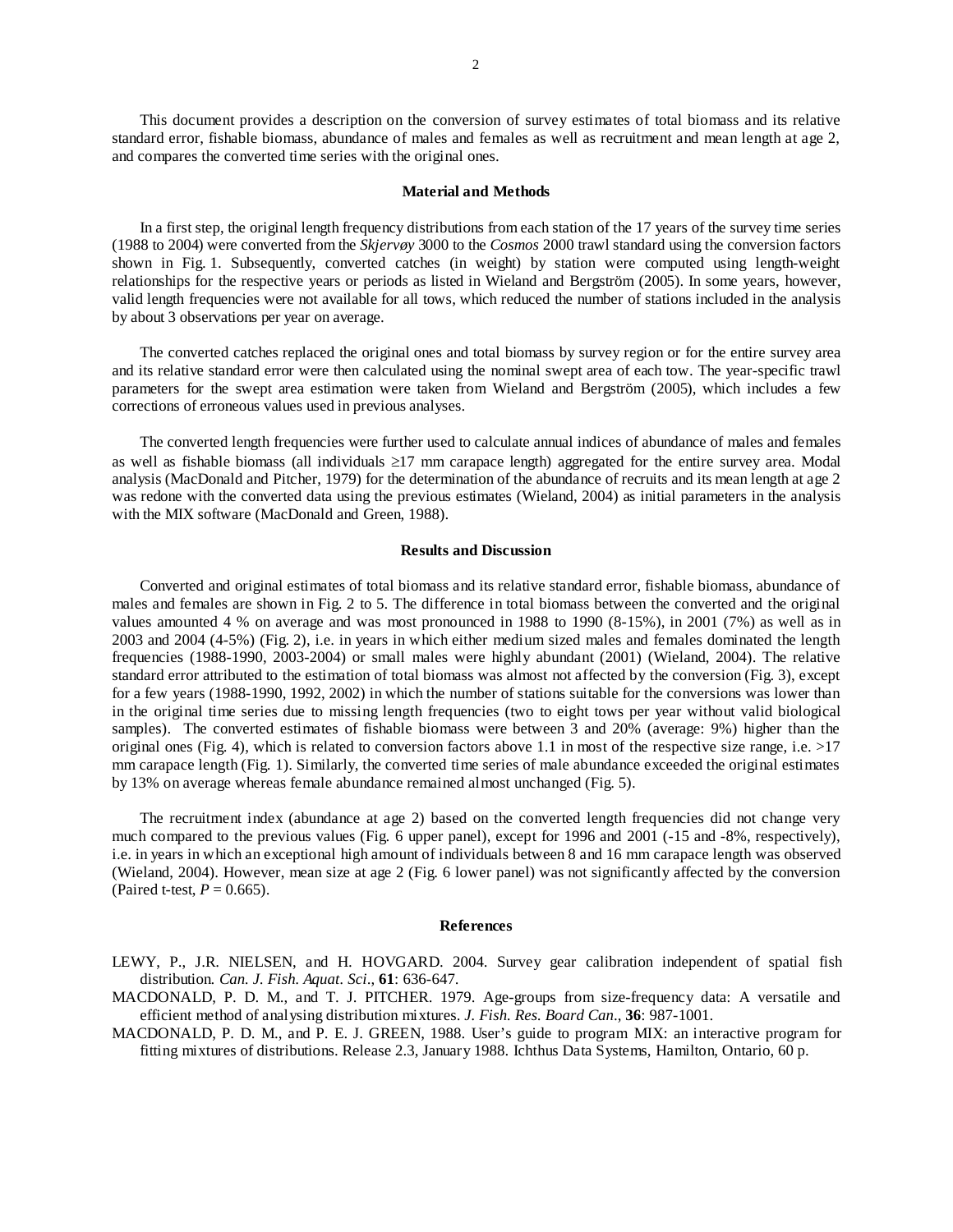- ROSING, M., K. WIELAND, M. KINGSLEY and B. BERGSTRÖM, 2005. Preliminary results from shrimp trawl calibration experiments off West Greenland (2004, 2005) with notes on encountered experiment design / analyses problems. *NAFO SC Working paper*, No. 05/42.
- WIELAND, K., 2004. Abundance, mean size at age and growth of northern shrimp (*Pandalus borealis*) juveniles and males off West Greenland in 1993-2004. *NAFO SCR Doc*., No. 04/73, Serial No. N5043.
- WIELAND, K. and B. BERGSTRÖM, 2005. Results of the Greenland Bottom Trawl Survey for northern shrimp (*Pandalus borealis*) off West Greenland (NAFO Subarea 1 and Division 0A), 1988-2005. *NAFO SCR Doc*., No. 05/74, Serial No. N5179.



Fig. 1. Conversion factors for *Skjervøy* 3000 to *Cosmos* 2000 trawl catches of northern shrimp (mean and 95% confidence limits, 500 bootstrap replicates, with smoothing over 5 length classes of 0.5 mm CL (carapace length) to each side; Data from Michael Rosing (pers.comm.), see Rosing *et al*. (2005) for further details).



Fig. 2. Comparison of converted and original estimates of total biomass of northern shrimp off West Greenland, 1988-2004.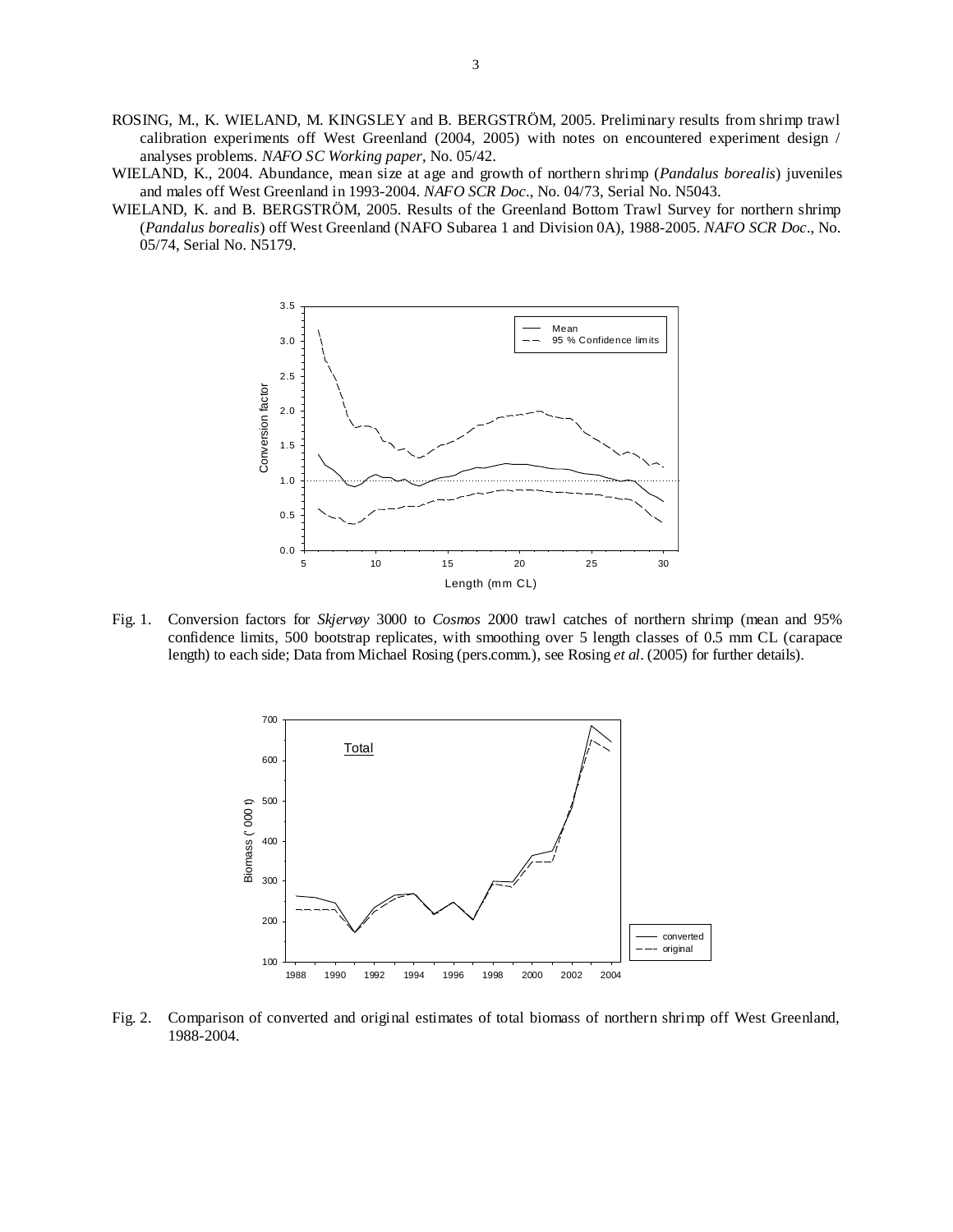

Fig. 3. Comparison of the relative standard error attributed to the converted and the original estimates of total biomass of northern shrimp off West Greenland, 1988-2004.



Fig. 4. Comparison of the converted and the original estimates of fishable biomass of northern shrimp off West Greenland, 1988-2004 (CL: carapace length).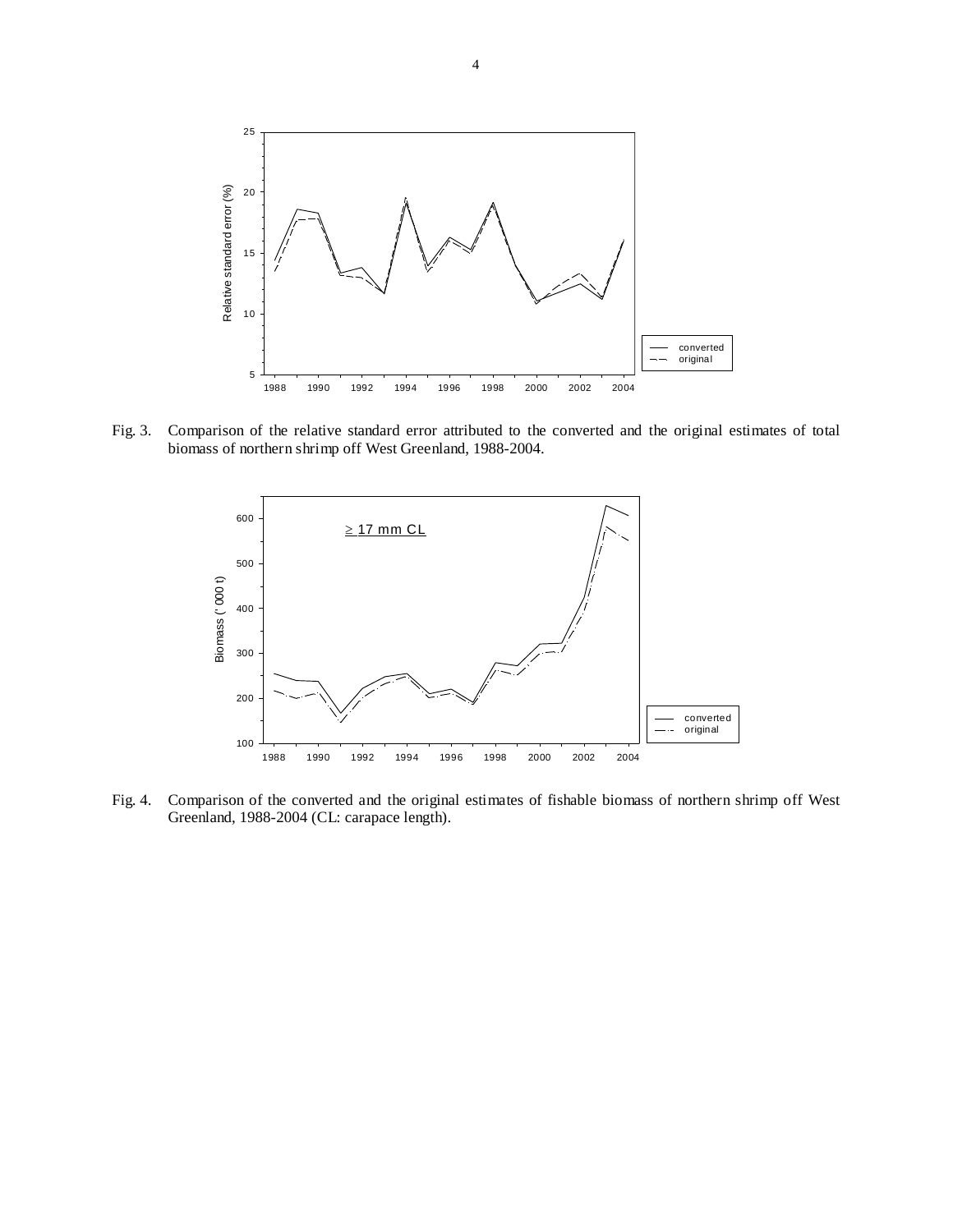

Fig. 5. Comparison of the converted and the original indices of male and female abundance for northern shrimp off West Greenland, 1988-2004.